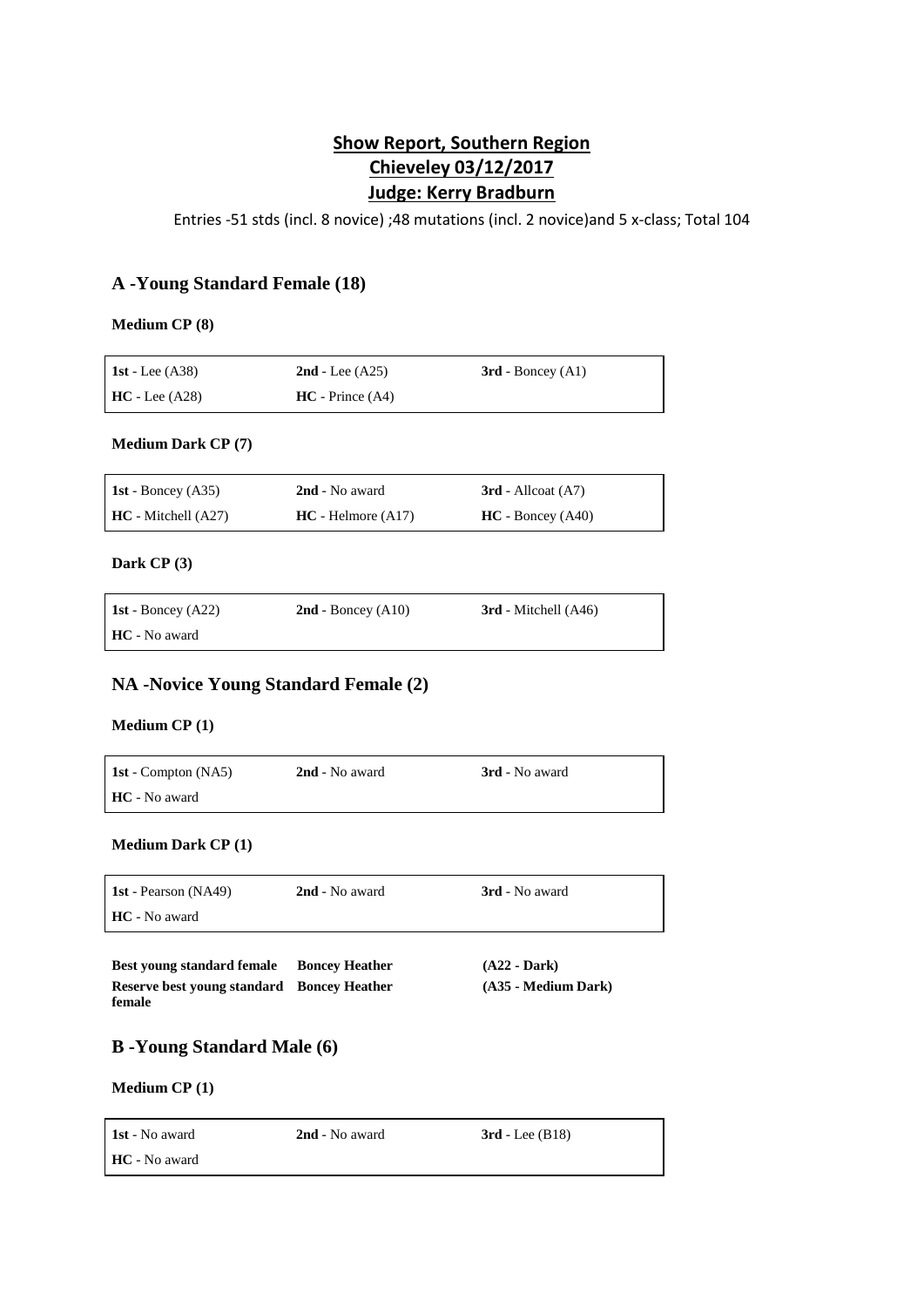#### **Medium Dark CP (1)**

| <b>1st</b> - No award | 2nd - No award | $3rd$ - Prince (B37) |
|-----------------------|----------------|----------------------|
| <b>HC</b> - No award  |                |                      |

## **Dark CP (4)**

| 1st - Lee $(B32)$  | $2nd$ - Mitchell (B27) | $3rd$ - Boncey (B43) |
|--------------------|------------------------|----------------------|
| $HC - Boncev(B15)$ |                        |                      |

# **NB -Novice Young Standard Male (3)**

## **Medium Dark CP (2)**

| <b>1st</b> - Compton (NB19) | 2nd - No award | $3rd$ - Harris (NB23) |
|-----------------------------|----------------|-----------------------|
| <b>HC</b> - No award        |                |                       |

**Dark CP (1)**

| 1st - No award                      | $2nd$ - Snaden (NB26) | 3rd - No award       |
|-------------------------------------|-----------------------|----------------------|
| HC - No award                       |                       |                      |
|                                     |                       |                      |
| <b>Best young standard male</b>     | <b>Lee Andrew</b>     | $(B32 - Dark)$       |
| Reserve best young standard<br>male | <b>Compton</b>        | (NB19 - Medium Dark) |
| <b>Best young standard</b>          | <b>Boncey Heather</b> | $(A22 - Dark)$       |
| Reserve best young standard         | <b>Boncey Heather</b> | (A35 - Medium Dark)  |

# **C -Adult Standard Female (17)**

**Medium CP (8)**

| <b>1st</b> - No award | $2nd$ - Donkersley (C22) | $3rd$ - Lee $(C23)$    |
|-----------------------|--------------------------|------------------------|
| $HC$ - Lee (C33)      | $HC - Lee (C11)$         | $HC$ - Donkersley (C6) |

#### **Medium Dark CP (3)**

| <b>1st</b> - Donkersley (C16) | 2nd - No award | <b>3rd</b> - Donkersley (C48) |
|-------------------------------|----------------|-------------------------------|
| HC - No award                 |                |                               |

**Dark CP (6)**

| 1st - Lee $(C7)$ | $2nd$ - Donkersley (C9) | <b>3rd</b> - Donkersley (C50) |
|------------------|-------------------------|-------------------------------|
| $HC - Lee (C34)$ | $HC$ - Donkersley (C18) |                               |

**NC -Novice Adult Standard Female (2)**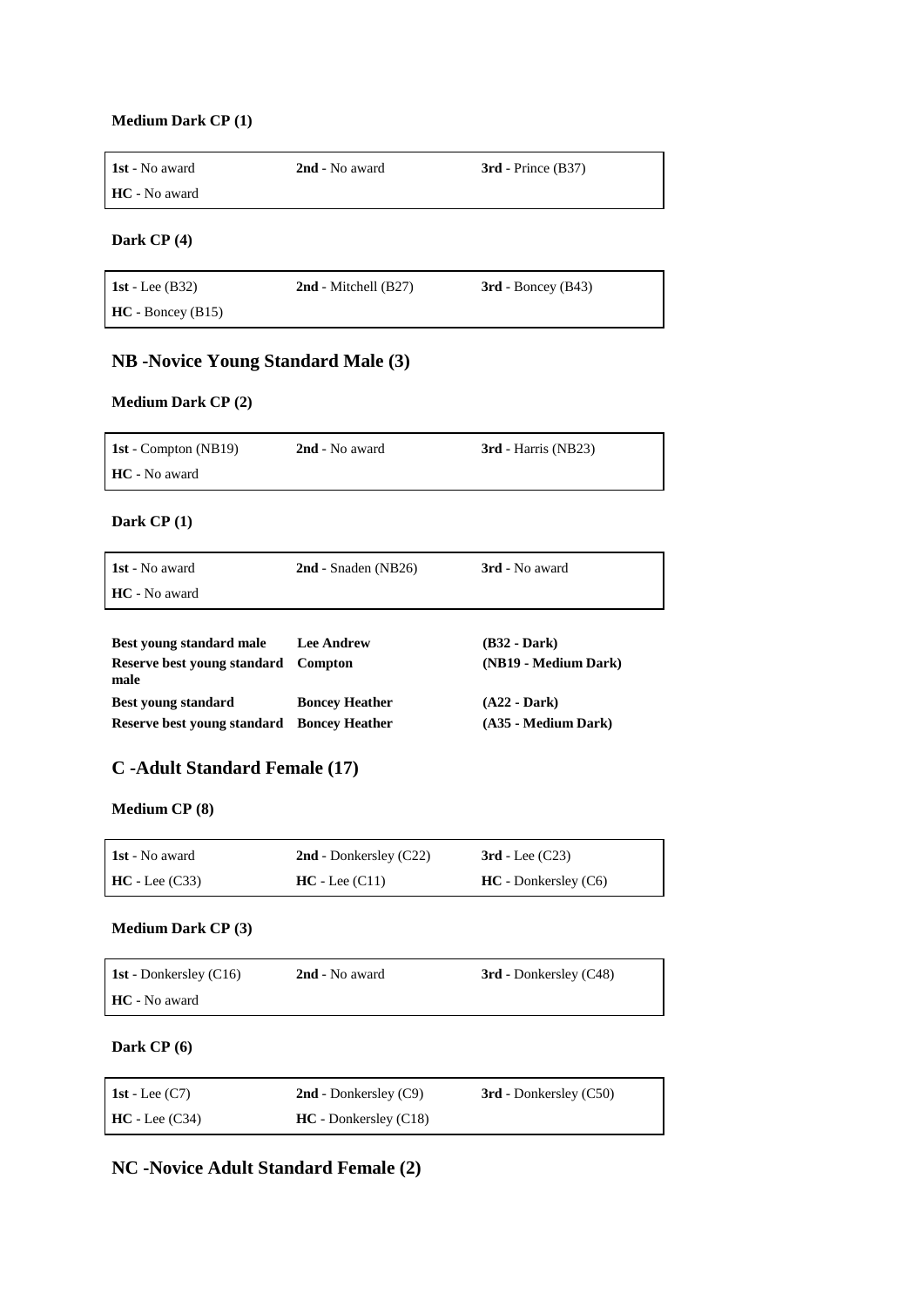**Dark CP (2)**

| 1st - No award                        | $2nd$ - Snaden (NC29) | 3rd - No award      |
|---------------------------------------|-----------------------|---------------------|
| $HC - Snaden (NC34)$                  |                       |                     |
|                                       |                       |                     |
| <b>Best adult standard female</b>     | <b>Donkersley</b>     | (C16 - Medium Dark) |
| Reserve best adult standard<br>female | Lee Andrew            | $(C7 - Dark)$       |

# **D -Adult Standard Male (2)**

### **Medium Dark CP (1)**

| <b>1st</b> - No award | 2nd - No award | <b>3rd</b> - No award |
|-----------------------|----------------|-----------------------|
| <b>HC</b> - No award  |                |                       |

## **Extra Dark CP (1)**

| <b>1st</b> - Donkersley (D27) | 2nd - No award | <b>3rd</b> - No award |
|-------------------------------|----------------|-----------------------|
| HC - No award                 |                |                       |

# **ND -Novice Adult Standard Male (1)**

### **Medium Dark CP (1)**

| 1st - No award              | 2nd - No award        | <b>3rd</b> - No award |
|-----------------------------|-----------------------|-----------------------|
| $HC - Harris (ND10)$        |                       |                       |
|                             |                       |                       |
| Best adult standard male    | <b>Donkersley</b>     | (D27 - Extra Dark)    |
| <b>Best adult standard</b>  | <b>Donkersley</b>     | (D27 - Extra Dark)    |
| Reserve best adult standard | <b>Donkersley</b>     | (C16 - Medium Dark)   |
| <b>Best standard</b>        | <b>Donkersley</b>     | (D27 - Extra Dark)    |
| Reserve best standard       | <b>Boncey Heather</b> | $(A22 - Dark)$        |

# **E -Young Mutations (29)**

### **Beige - Not Colour Phased (5)**

| 1st - Holmes $(E41)$ | $2nd$ - Allcoat (E47) | $3rd$ - Lee (E49) |
|----------------------|-----------------------|-------------------|
| $HC$ - Lee (E21)     |                       |                   |

#### **Sullivan Violet - Not Colour Phased (3)**

| <b>1st</b> - No award | $2nd$ - Lee $(E3)$ | $3rd$ - Lee (E35) |
|-----------------------|--------------------|-------------------|
| HC - No award         |                    |                   |

**Wilson White - Not Colour Phased (4)**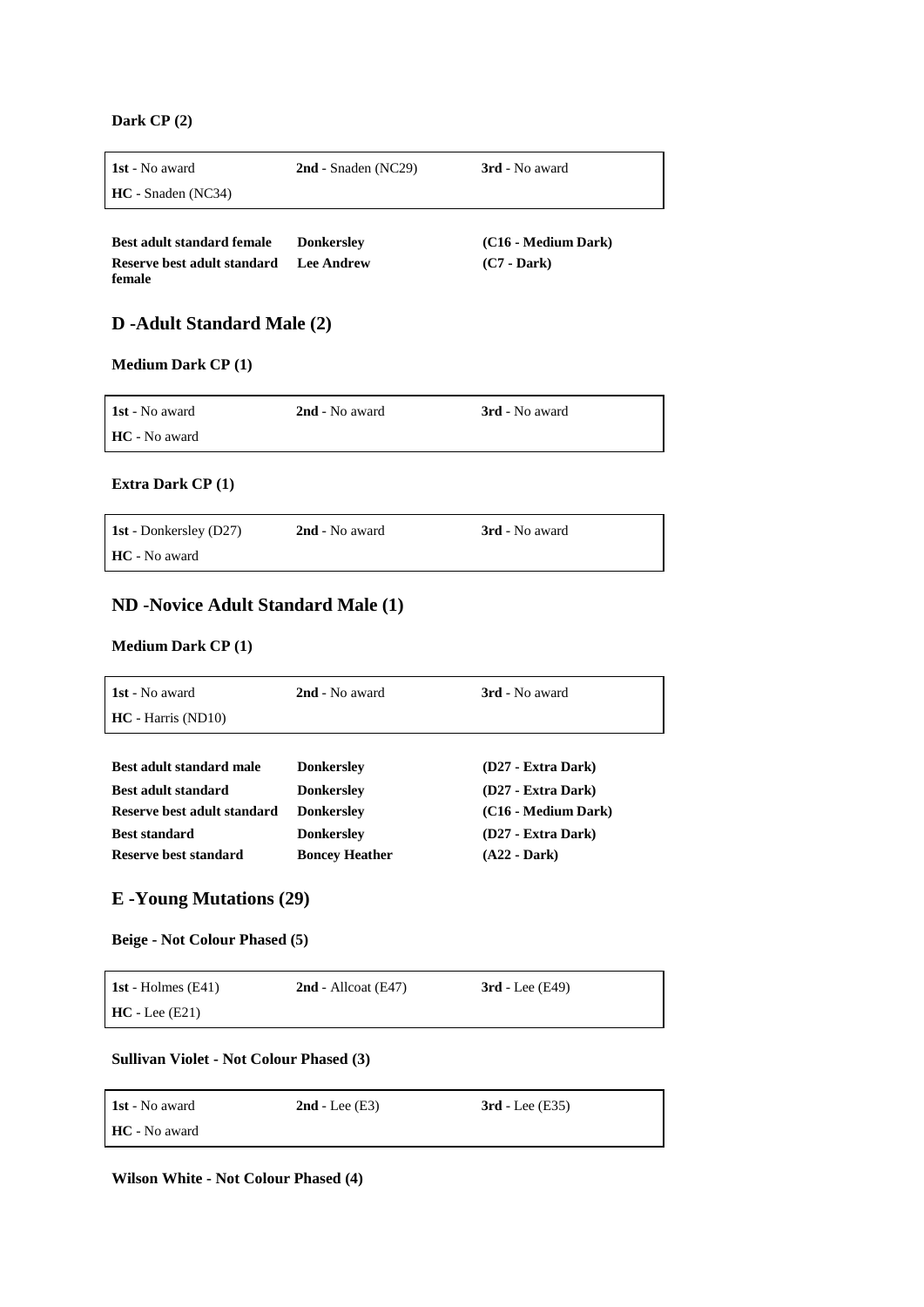## **Black Velvet - Not Colour Phased (8)**

| <b>1st</b> - Donkersley (E16) | $2nd$ - Donkersley (E27) | $3rd$ - Prince (E31)  |
|-------------------------------|--------------------------|-----------------------|
| $HC - Lee (E46)$              | $HC - All coat (E37)$    | $HC - All coat (E45)$ |

**AOC (9)**

| 2nd - Mitchell (E30 - Self Black)             | <b>HC</b> - Green (E6 - Brown Velvet) |
|-----------------------------------------------|---------------------------------------|
| <b>1st</b> - Green (E28 - Brown Velvet)       | 1st - Lee $(E33 - Pink White)$        |
| $HC - Green (E32 - Pink White)$               | 3rd - Green (E39 - Royal Blue)        |
| <b>2nd</b> - Boncey (E38 - Black white cross) | $2nd$ - Lee (E22 - Homo Beige)        |

# **NE -Novice Young Mutation (2)**

## **AOC (2)**

**1st** - Compton (NE2 - Wilson White) **1st** - Snaden (NE31 - Black Velvet)

| <b>Best young mutation</b>                        | <b>Donkersley</b> | (E16 - Black Velvet) |
|---------------------------------------------------|-------------------|----------------------|
| <b>Reserve best young mutation</b> Cameron Holmes |                   | $(E41 - Beige)$      |

# **F -Adult Mutations (17)**

#### **Self Black - Not Colour Phased (3)**

| 1st - Mitchell $(F2)$ | 2nd - No award | $3rd$ - Busher (F41) |
|-----------------------|----------------|----------------------|
| <b>HC</b> - No award  |                |                      |

### **Beige - Not Colour Phased (5)**

| <b>1st</b> - No award | $2nd$ - Donkersley (F27) | $3rd$ - Busher (F25) |
|-----------------------|--------------------------|----------------------|
| $HC - Lee (F36)$      |                          |                      |

#### **Wilson White - Not Colour Phased (5)**

| <b>1st</b> - Donkersley (F43) | $2nd$ - Lee (F35)       | 3rd - No award |
|-------------------------------|-------------------------|----------------|
| $HC - Paxman$ (F29)           | $HC - Busher$ ( $F45$ ) |                |

### **AOC (5)**